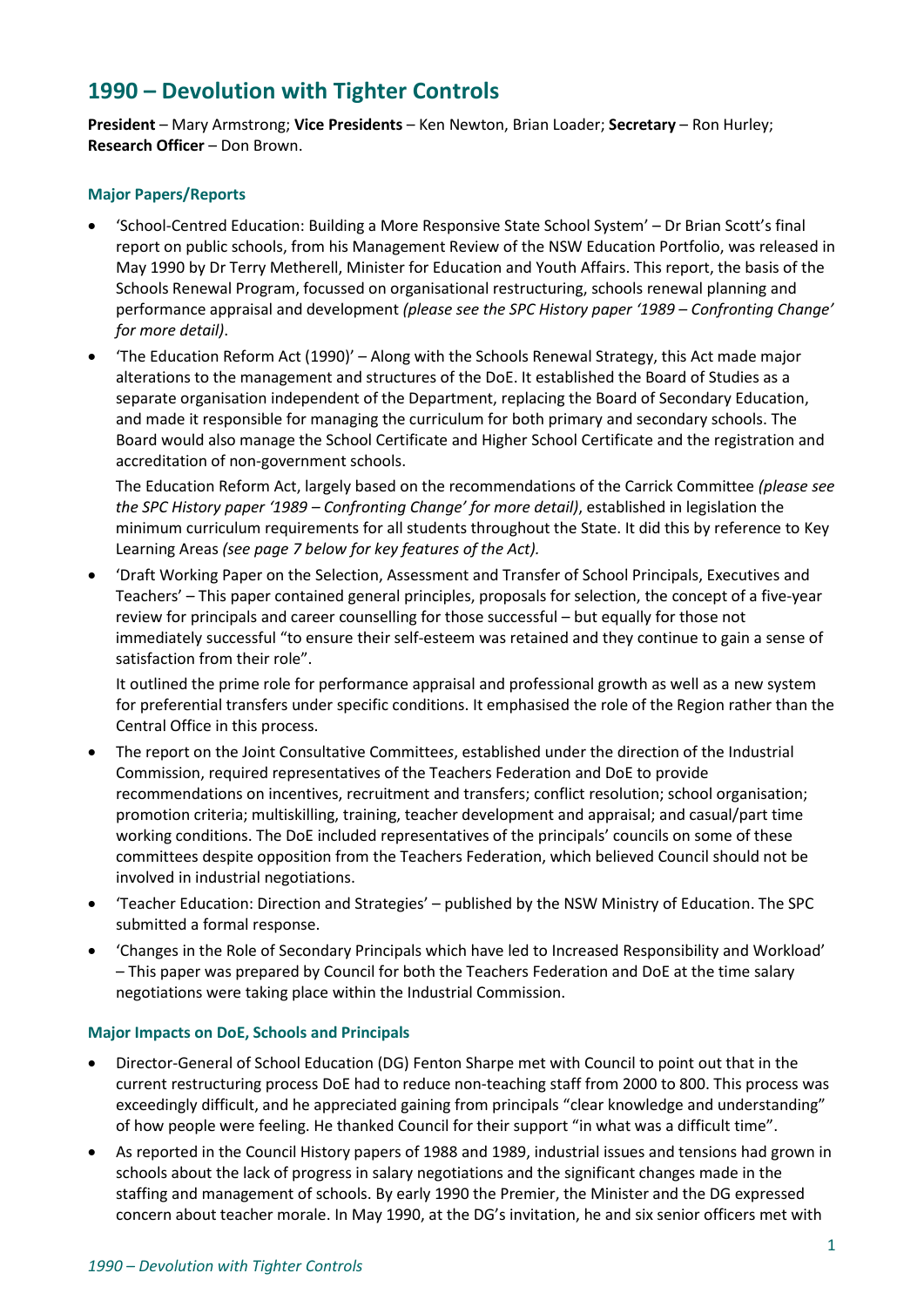the Council Executive and principals to review issues of teacher morale. At the meeting, the new DDG (Human Resources) Nola Berglund recognised and supported the concerns expressed by principals *(see page 8 on 'Teacher morale')*.

- During 1990 the salaries negotiations created uncertainty and unrest as the NSW Government took a strong line against including significant improvements in salaries and working conditions. The DG presented the Government's case to Council on management theories that private industry used in setting salaries, including the concept of job sizing and evaluation, the number of people directly managed and the size of the available budget. This approach did not recognise the intrinsic work of teaching and the different attributes needed to teach children and adolescents.
- On 20 July 1990, after two years, three months and 26 days, Dr Metherell resigned from the Ministry and the Education Portfolio. He was replaced by Virginia Chadwick who was given the brief to reduce tension and demonstrate the Government's support for schools and teachers. She advised that the five-year plan proposed under the Schools Renewal Program would generally be adhered to, but she would be willing to conciliate on some issues, including proposals for school councils.

At the time of her appointment, the government found an extra \$40 million to increase the pool available for the salary negotiations to \$255 million per annum. This enabled agreement to be reached on the quantum of the offer.

# **Relationships with the Department**

- While all principals faced challenges following the significant changes and initiatives introduced by the Government over the previous twelve months, the dezoning of high schools had presented specific challenges, particularly where school populations were falling. Questions of how to market a school and promote its image in the community were increasingly asked as local competition increased and the Government established 22 Technology High Schools, 16 Languages High Schools, one High School for the Performing Arts, one Senior High School, as well as an increasing number of Selective or Part-Selective High Schools.
- Schools were placed into 'clusters' of 16 schools made up of two or three high schools and to some extent, their feeder primary schools. A Cluster Director was appointed as the DoE's most senior field officer with direct responsibility for these schools. While Council committed to supporting the new arrangements, concern was felt that there were increased demands placed on principals, with extra meetings focussing on Cluster Director performance targets, not the needs of the school.
- The DoE compiled a list of concerns for a meeting between the Premier, Minister and Cluster Directors to clarify the role of the Cluster Director and invited Council to nominate representatives to attend. DG Fenton Sharpe pointed out that the Cluster Directors were not to be known as 'Directors of Education' and that they would work in a collegial fashion with principals and teachers. He stated that "the key pivot in this organisation is the principal, not the Cluster Director". Council representatives were asked to assist in drawing up performance appraisal procedures for Cluster Directors and the Senior Executive Service.
- When Miss M Parker was appointed as Principal representative to the Schools Renewal Consultative Committee, the Council expressed concern to the Minister and the DG advising both that it was the SPC who represented principals across NSW. Miss Parker withdrew her acceptance saying she had accepted the invitation on a misunderstanding. The DG asked Council to submit a list of nominees to the Minister and as a result, the Minister appointed Brian Loader as the Principal representative and Miss Parker as one of his nominees.
- It was Government policy to involve the community in the management of schools, and it was therefore determined that the number of parents was to exceed the number of teachers on School Councils and that parents who were teachers (even at another school) were not eligible to be parent representatives. The DG's advice was that principals should be careful to limit teacher numbers as the School Council could be taken over by staff working against the Principal and undermine his/her authority. Principals were concerned with the requirement that the community representatives on School Councils would be selected by the Cluster Director and not the school.
- When Minister Chadwick took office, she agreed that School Councils could include student representatives and relaxed the ruling about parent representatives who were teachers.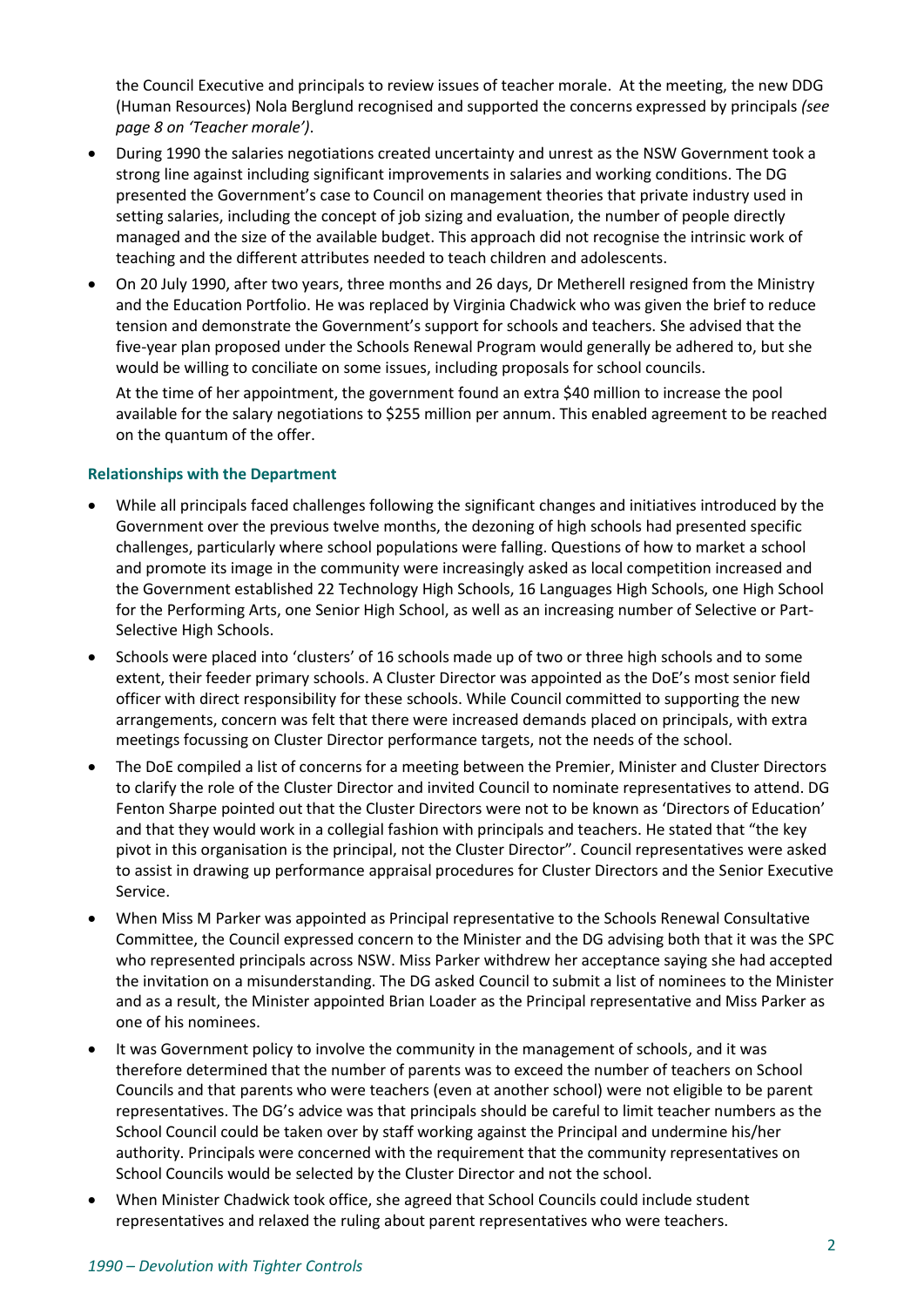- To implement the Schools Renewal Strategy the DoE planned to develop 35-hour and 70-hour courses for teachers to attend after school or during vacations. Their frequency and distant residential nature impacted on participants, disrupting family life. This caused Council to question why these courses could not be local and held in schools. The Council sought clarification about whether they were to be part of the Award restructuring, whether they were required for promotion, whether they would have external accreditation and whether the Council would have input into course design and development.
- During the introduction of 'OASIS', the DoE's newly developed school management and administration software, there were significant problems in the trial schools prior to it being introduced into all schools. The Financial Management Package for global budgeting caused particular concern. Council advised DoE that the introduction of OASIS and global budgeting was not cost-neutral and that additional clerical support was needed.

# **Council Matters**

- Life Memberships were awarded to Ruth Readford, Ray Glyde and Keith Ison for their contributions to the work of Council. Bruce Bensley finished in his role as Research Officer after five years and, at the end of 1990 at her last Management Meeting, Beverley Beaman was recognised for her contribution over 14 years as the Minutes Secretary for both Council Executive and Plenary Meetings. She was invited to give her recollections of the changes she had seen in Council over that time.
- Cluster Director appointments left principal vacancies at Marrickville HS and North Sydney GHS (both to be special fitness appointments), plus Asquith GHS, Kirrawee HS, Taree HS and Moss Vale HS (these to be filled by seniority).
- At the April Management Committee meeting, President Mary Armstrong commented that while in a 'self-managing' school the principal is responsible for educational leadership, human resource supervision and business management, the role of the principals' councils must change with that of the principal. Devolution would require the State Council to become both a clearing house and a negotiating body on state-wide issues *(see page 9 for Mary Armstrong's Management Committee report, April 1990)*.
- The President also spoke of the need to develop peer support programs for principals and to review the way in which Council Plenary Meetings were conducted to maximise their effectiveness. Regional Councils were asked to prepare papers for the SPC Executive on 'Morale in the Teaching Service' (Met SW), 'Casual Relief' (MW/SC), 'Restructuring' (MN) and 'The System of Secondary Education and its Administration in Victoria' (Riverina).
- Following an attack by Radio 2UE on the Principal at Pennant Hills HS, Council Executive met with the DG to identify ways the Department in future could support principals in similar circumstances.
- Council was concerned at the load on SPC Executive members from the increased demand for participation on DoE committees. In order to spread the load and provide a broader range of views, Regions were asked to nominate principals prepared to represent Council. Later that year, the President reported there were 34 Council representatives on either DoE committees or working groups.
- The DoE was asked to provide support for SPC Executive members' schools and to provide release for the President. While DoE did not release the President, it provided ten days' relief for both the President and the Secretary and provided \$12,000 to Council for professional development.
- SPC Treasurer Bill Kennedy was concerned about the increasingly costs facing Council and a membership campaign increased principal participation from 70% to 96%. The additional revenue allowed for an honorarium of \$1000 for the Research Officer, plus 100 hours of secretarial support.
- The ongoing restructure of DoE resulted in a smaller DoE Central Executive with most decision making delegated to Regions. SPC emphasised to all principals that regional matters should be referred to the ADG (Region) and state matters to the SPC Executive. Council was sensitive to the balance it needed to keep between school management issues and industrial issues. Whilst the Executive had increased their contact with the Teachers Federation, it needed to tread a fine line and keep DoE informed on matters being discussed.
- Year Advisers 7-10 were paid an allowance and over time Council had also sought an allowance for Year 11-12 Advisers. DoE advised that whilst funds were not available for this purpose, principals could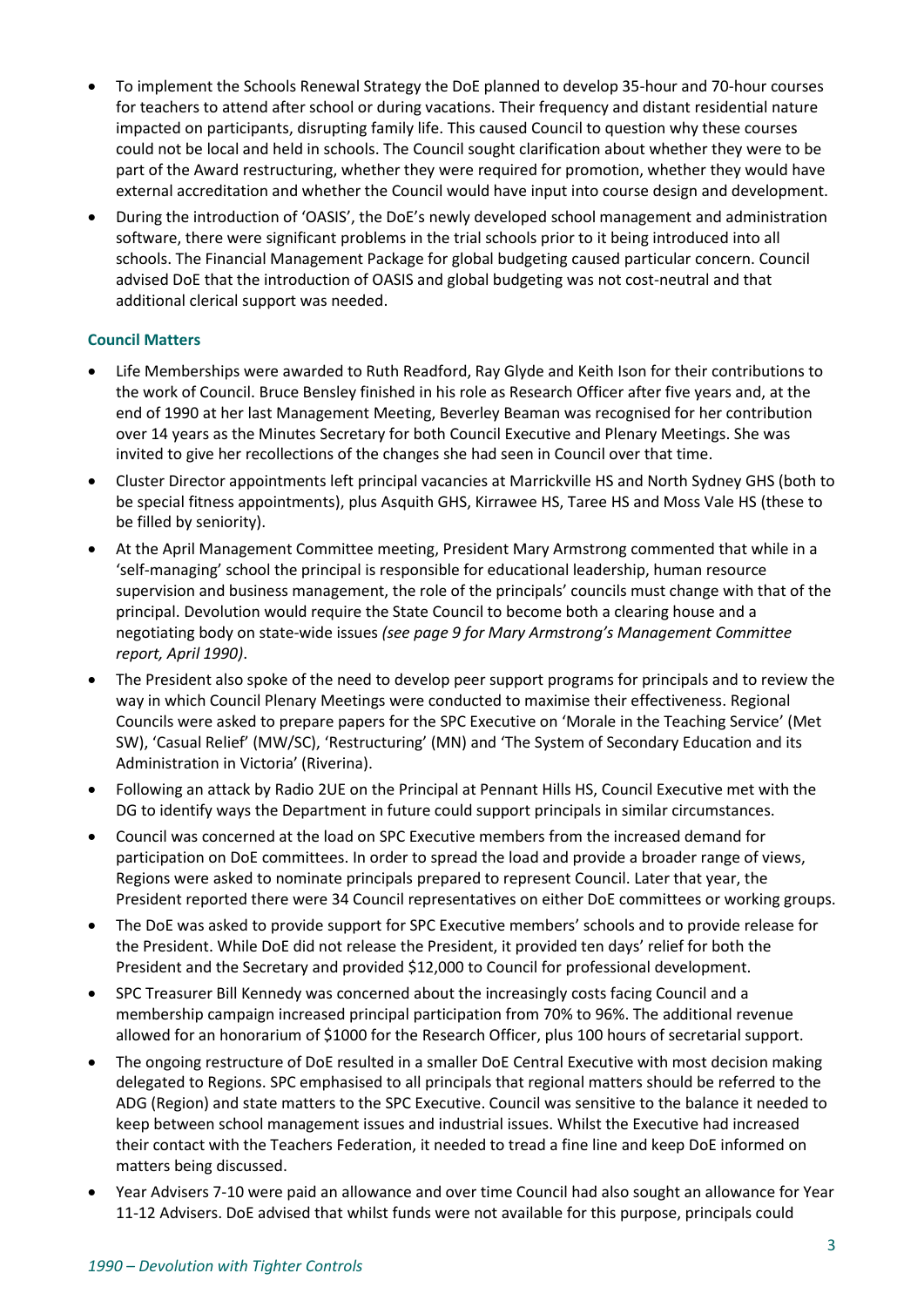determine how the Year Adviser allowance would be used, possibly divided amongst all six advisers or allocated to the four years with the greatest demand.

- The SPC's June Annual Conference at Opal Cove, Coffs Harbour was attended by 200 principals. The theme 'Today's Challenge – Professionalism and Public Image' was addressed by all of the keynote speakers. These included the Minister, Terry Metherell ("Principals need to take up the challenge of leadership"), DG Fenton Sharpe ("We need a commitment to enhance both the substance and the public image of education in NSW"), Dr E. Barrington Thomas (How "others see us"), Professor Hedley Beare ("Restructure seems largely to have been controlled by those outside the education community"), Dr Jan Milburn ("Principals caught between the positives of a more satisfying management role whilst trying to inspire enthusiasm in a demoralised staff") and Mr Bill Peach ("Management is about methods and doing things right, leadership is about aims and doing the right things").
- Regional Councils were asked to develop research papers for Conference: 'Cluster Directors' (Hunter); 'Dezoning' (Met East); 'Global Budgeting' (South Coast); 'School Curriculum' (Met North); 'School Sport' (North West and Met South West); 'Staffing' (Riverina); 'Casual Relief/Extras' (Met West) and 'Staff Welfare' (Western). The work of many principals from across the State resulted in presentations, collaborative workshops and collective decision making.

# **Staffing**

- By May 1990, 59 teacher vacancies in Met SW were still not filled. DoE commenced a recruitment program inviting graduates in Science, Maths and Music to enrol in a Diploma of Education course. The first stage was a 10-week training course which, in the short term, provided new teachers who although not fully trained were desperately needed in those areas. The retraining courses conducted by the University of Western Sydney included practice teaching in the schools in which trainees would take up their appointment. There was to be no more than one trainee per school, attached to a mentor who would be given three periods release. Once appointed the newly trained teacher would also be given three periods release and time off in their second year to complete their Diploma of Education.
- Advertising for extra teachers was done in England and some already-recruited Hong Kong teachers currently in induction programs were to start teaching in Term 3. In relation to the Hong Kong teachers, whilst their subject knowledge and capacity was good, concern was expressed about their command of English.
- For the 1991 school year the DoE determined that there would be 1200 positions state-wide for targeted casuals and new graduates. Teachers who were nominated transfers and targeted casuals would get priority for appointment to vacant positions. Western Region Council expressed concern that this could reduce options for those teachers in rural schools seeking positions in more favourable areas.
- A report by the Schools Renewal Task Force advised that some principal positions would be declared to be special fitness, and if they were not filled by existing principals or deputy principals, teachers at any level could apply for the position.
- Schools were experiencing difficulties in covering staff on extended leave. While teachers covering executive positions gained financial rewards and professional experience, problems arose when those on sick leave returned for short periods before going on leave again. This disrupted teaching programs and had a domino effect as those in acting positions returned to their normal teaching load and the casual was stood down. In cases where severe illness was experienced, this could continue for more than a year. The Council suggested that a pool of mobile executive and/or retired teachers be employed to reduce the impact on schools.
- It was determined that during 1991 there would be a set period when employees could apply for any position at any level in any Region without knowing whether a vacancy would exist. Separate applications had to be made to each Region and the Region would use this pool of applicants to fill vacancies as they occurred.
- Nominated transfers were to be placed before special fitness appointments, and displaced inspectors had prior right to principal positions. Redundancies would only be offered after all positions were filled across the system.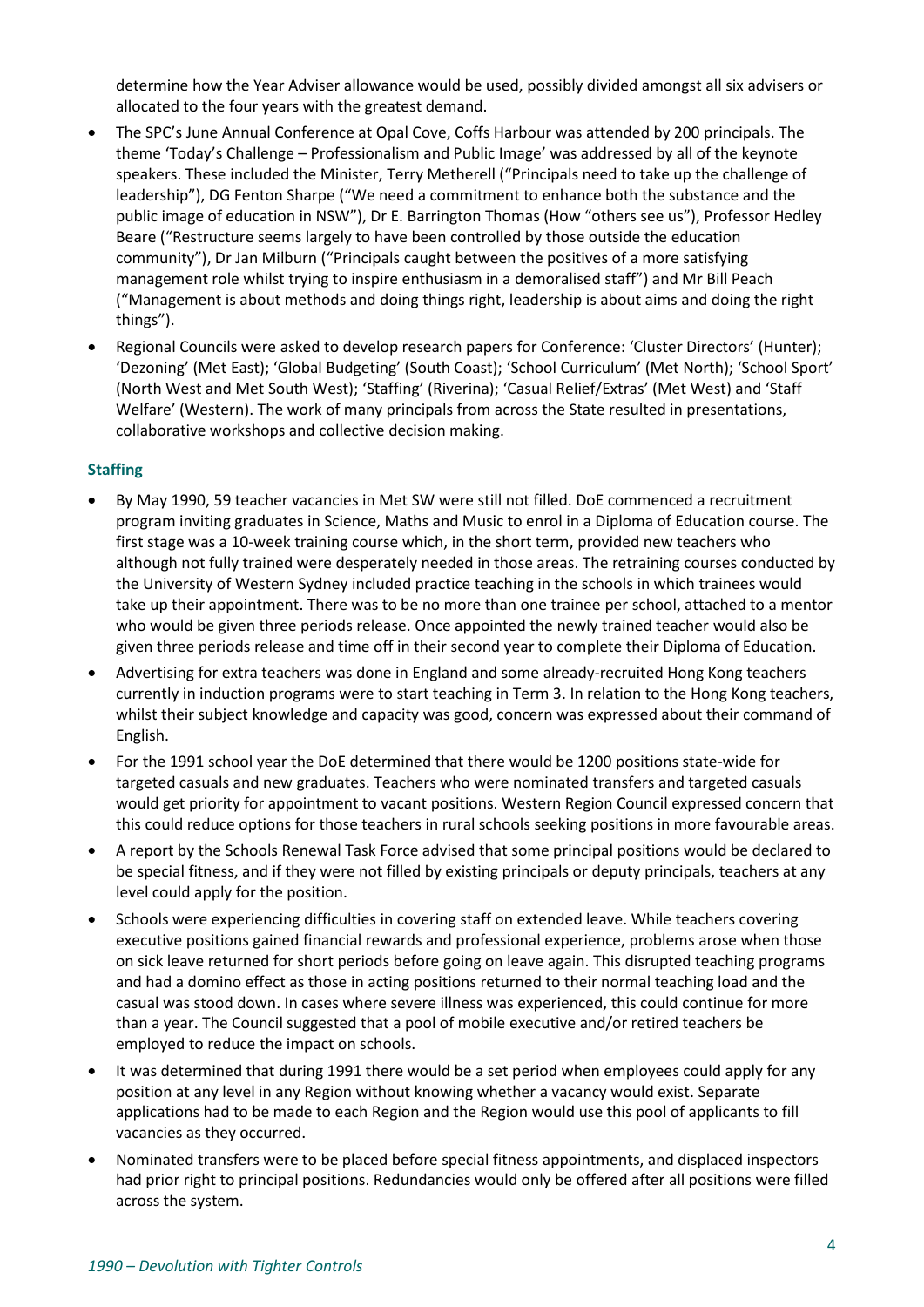- For 1991 there were to be no restrictions on the employment of teacher relief. The school would receive an amount for relief in their Global Budget and the principal would have to work within that budget. Regional offices would have a small supplement they could allocate to a school.
- The DoE entered negotiations with the Public Service Association for award restructuring for ancillary staff and the introduction of Senior Clerical Assistant positions.
- For 1991, additional ancillary staff hours were to be available on application to Regional Offices and relief from the six-day requirement to cover absences could be approved by Regions.

## **Industrial Issues**

- The Council expressed concern that when complaints about individual schools and/or their principals were being discussed by DoE Industrial Relations and the Teachers Federation, the issues should be canvassed by both parties with the principal prior to any negotiations and the outcome should be advised by Industrial Relations or an appropriate Senior Officer to the principal involved.
- Council was advised that under Schools Renewal, there would be no spilling of principals' positions, i.e. this would only apply at SES level. While there had been proposals that principals would be appointed on a five-year tenure with a review after that, possibly leading to the principal being transferred, this did not eventuate. While there had been concerns that principals would be placed on contracts (like Directors), Council was advised that it was not part of DoE planning. It was only the Principal of the new Technology High School at Cherrybrook who would be placed on a package.
- The Executive objected to the proposed four-tier salary levels for principals, pointing out that our interface with 'clients' is unique and cannot be assessed numerically. Eventually it was determined that there would be two levels, PH1 for schools with more than 900 students and PH2 for the remainder.
- The work value case in the Industrial Commission that had begun in 1989 was both complicated and drawn out. Late that year the Commission granted a 6% interim salary increase for all positions while it continued its work.
- In August 1990 the Industrial Commission approved the following salaries and arrangements:
	- Classroom teachers would be on a 13-level scale ranging from \$20,870 to \$38,000 (an increase of 13% including the 6% previously granted)
	- PH2s were to receive \$59,461 (19.4%) and PH1s \$62,249 (24.7%)
	- Primary principals went from four levels to six levels where a PP6 in a school with less than 26 students and 1 or 2 teachers went to \$42,531 (23.3%) compared to Head Teachers Secondary on \$41,808 (13%). This was unfair as Head Teachers had to have at least two teachers on their staff but in most cases had many more.
	- Secondary DPs went to \$47,663 (13%) placing them between a PP5 with 158 students and a PP4 with up to 300 students.
	- Primary PP1 principals were paid the same as PH2, receiving a 30% increase.
	- A new category of 'Advanced Skills Teacher' was introduced where an AST1 would receive \$1200 pa allowance with the allowance for AST2 to be determined.
	- Only 12% of any increase was paid initially, with the reminder paid in 1991.
	- At this time, the salary of a PH1 was greater than all other DoE employees below SES level, but the DG soon granted Chief Education Officers their traditional salary position above principals.

### **The Board of Studies**

- Under the new Act the Minister could determine additional curriculum requirements for children attending government schools, and control and regulate student discipline in government schools. Principals and the Council expressed concern about the requirement that 600 hours of electives had to be offered in government schools, restricting flexibility in school curriculum.
- The new Board of Studies had 23 members, with only six with current school-level affiliation. Of those six, only three were from government schools and included one secondary and one primary principal. The SPC was asked to nominate four secondary principals and Bernie Shepherd (St Marys Senior High School) was chosen by the Minister. The DoE allowed 0.2 relief for his school.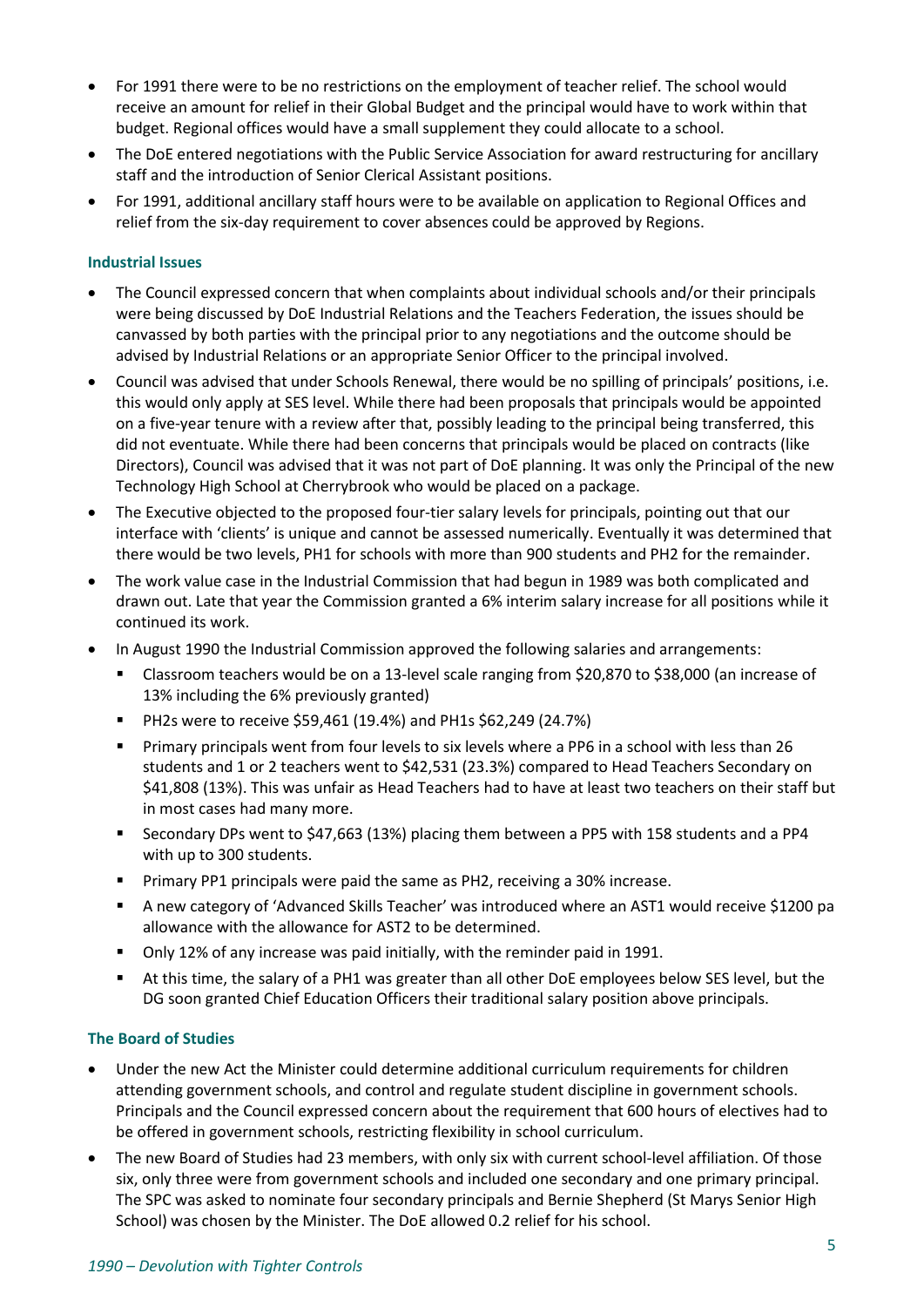- Each member of the Board was allocated to one of the Board's subcommittees and Bernie was placed on the Committee on Examinations. Members could attend any of the other subcommittee meetings as well, and he found a lack of knowledge and understanding of schools by most members of the Board meant that he needed to attend many of the other subcommittee meetings as well.
- At Bernie's request, the Council created an 'Advisory Council' to support him. It consisted of the three remaining principal nominees and the two secondary principal representatives from the previous Board.
- The Board advised that the curriculum changes required under the November 1989 'Excellence and Equity' White Paper *(please see the SPC History paper '1989 – Confronting Change' for more detail)* should be available for Year 7 in 1991, and a pilot Design and Technology course would be trialled in Technology High Schools.
- Under the Act the Minister had final approval for all Board courses. These were to be developed by 'Consultative Committees' which were different from the representative syllabus committees that previously existed. The Council was invited by the Minister to nominate representatives for these consultative committees.

# **Other Matters**

- The SPC Executive allocated \$1000 to Nyngan HS for assistance in restoring educational resources and programs after a disastrous flood that year.
- It was announced that 85% of money allocated for computer education would be placed in schools.
- Cluster Directors were to be based in Educational Resource Centres (ERCs), but these were not recognised as cost centres. Monies allocated for ERCs by Regions had to be placed in nominated schools, with no added resources. This created conflict between principals and auditors as the financial management software package (OASIS) was not designed for this purpose.
- The DoE provided fax machines to the schools of the SPC Executive, the Board Representative and his support group to enhance communication.
- Whilst the Federal Government's scope for involvement in primary and secondary education was limited, it was increasing. Nowhere was this more evident than in the curriculum debate. They favoured the adoption of a national curriculum to promote a greater degree of national cohesion and consistency across states, to benefit those students transferring between states and to ensure that Australian schools were providing an education which would enable the country to compete effectively into the next century *(see 'The Quality Teaching Project' on page 10)*.

*In talking about a vision for students in the 'Clever Country', the Commonwealth Education Minister John Dawkins said that without 'clever politicians', the calibre of the teaching force was irrelevant…and that… 'clever schools' like the 'clever country' depended on the vision that principals have for the young people in our schools.*

## *Please see below for these appendices:*

- ❖ *Key features of the 'Education Reform Act 1990' (page 7)*
- ❖ *Teacher morale in secondary schools (page 8)*
- ❖ *Extracts from SPC President Mary Armstrong's report to the April 1990 Management Committee meeting (page 9)*
- ❖ *The Quality Teaching Project (page 10).*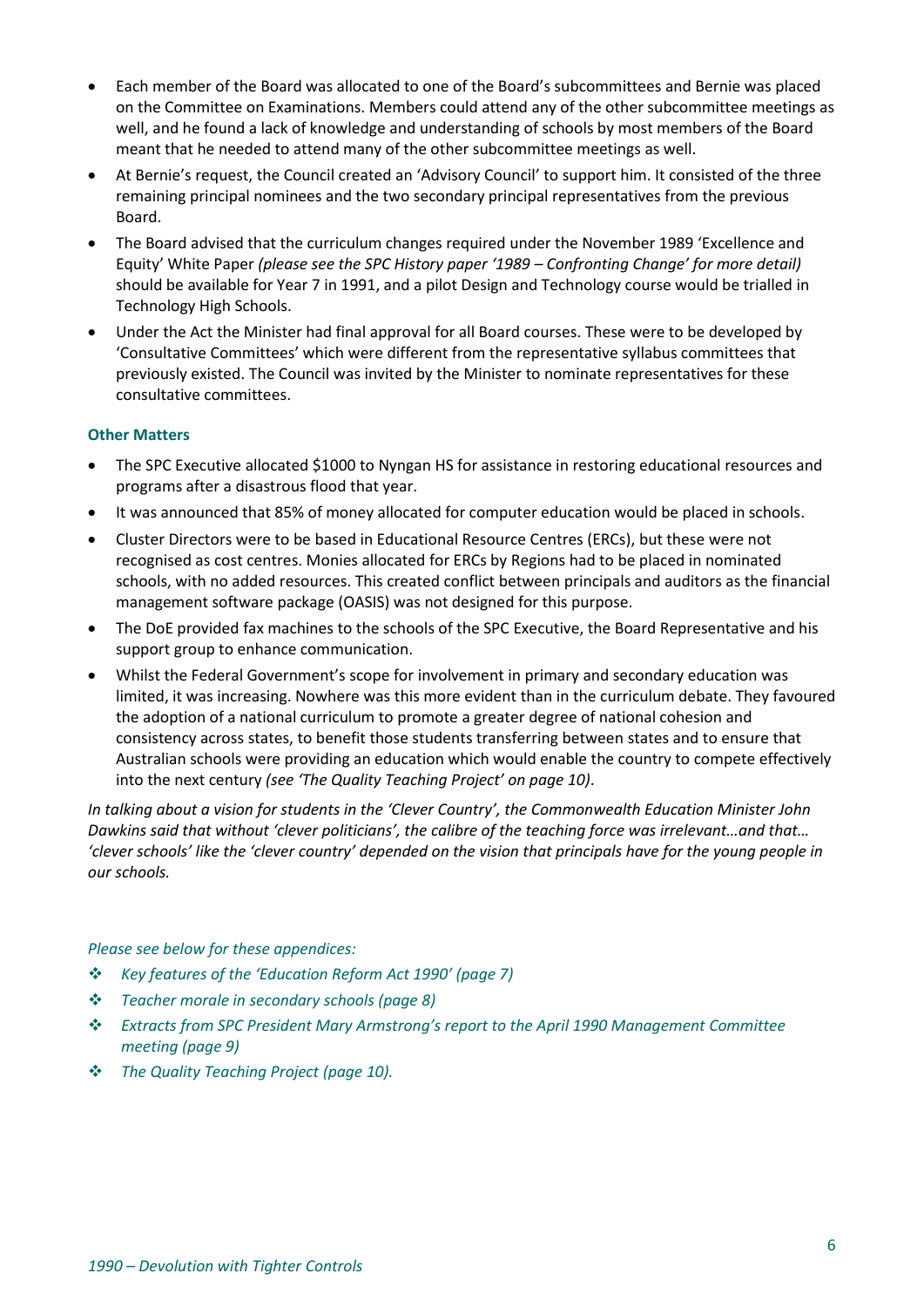#### **Key features of the Education Reform Act (1990**)

The Education and Public Instruction Act (1987) sought to bring coherence to a plethora of legislation, regulations and rules enacted since the Public Instruction Act (1880). It was essentially operational and administrative with nothing explicitly stated about educational principles, objectives, curriculum requirements or standards. It concerned itself with basic provisions such as compulsory school attendance and requirements for non-government school registration. It strongly reflected a traditional bureaucratic approach through regulation and restrictions.

By contrast, the Education Reform Act (1990) proclaimed four key principles underpinning the legislation, namely that "in enacting this Act, Parliament has had regard to the following principles:

- a. Every child has the right to receive an education.
- b. The education of a child is primarily the responsibility of the child's parents.
- c. It is the duty of the State to ensure that every child receives an education of the highest quality.
- d. The principal responsibility of the State in the education of children is the provision of public education."

The principal Objects of the Act were stated as:

- a. To set out curriculum requirements including minimum curricula for registration and the curriculum for the recognised certificates.
- b. To provide for the establishment and operation of government schools.
- c. Registration and accreditation of non-government schools.
- d. To allow children to be educated at home.
- e. To provide for the granting of School and Higher School Certificates.

"Every person concerned with administration of this Act" must have regard to the following:

- a. Assisting each child to achieve his or her educational potential.
- b. Promotion of a high standard of education in government schools, which is provided free of charge for instruction and without discrimination on the grounds of sex, race or religion.
- c. Encouraging innovation and diversity within and among schools.
- d. Provision of an education for children that gives them access to opportunities for further study, work or training.
- e. Mitigating educational disadvantages arising from the child's gender or from geographic, economic, social, cultural, lingual or other causes.
- f. Provision of an education for Aboriginal children that has regard to their special needs.
- g. Development of an understanding of Aboriginal history and culture by all children.
- h. Provision of an education for children from non-English speaking backgrounds that has regard to their special needs.
- i. Recognition of the special problems of rural communities, particularly small and isolated communities.
- j. Provision of opportunities to children with special abilities.
- k. Provision of special educational assistance to children with disabilities.
- l. Development of a teaching staff that is skilled, dedicated, and professional.
- m. Provision of opportunities for parents to participate in the education of their children.
- n. Provision of an education for children that promotes family and community values.

The Objects of the Act clearly reflected the Government's fundamental philosophy and approach to education. The emphasis was on quality and standards of achievement, providing an education leading to further study or work, giving parents a greater role in the education of their children, and encouraging family values, promoting diversity and innovation, defining equity in terms of providing opportunities for recognised groups with special needs including, significantly, those with special abilities.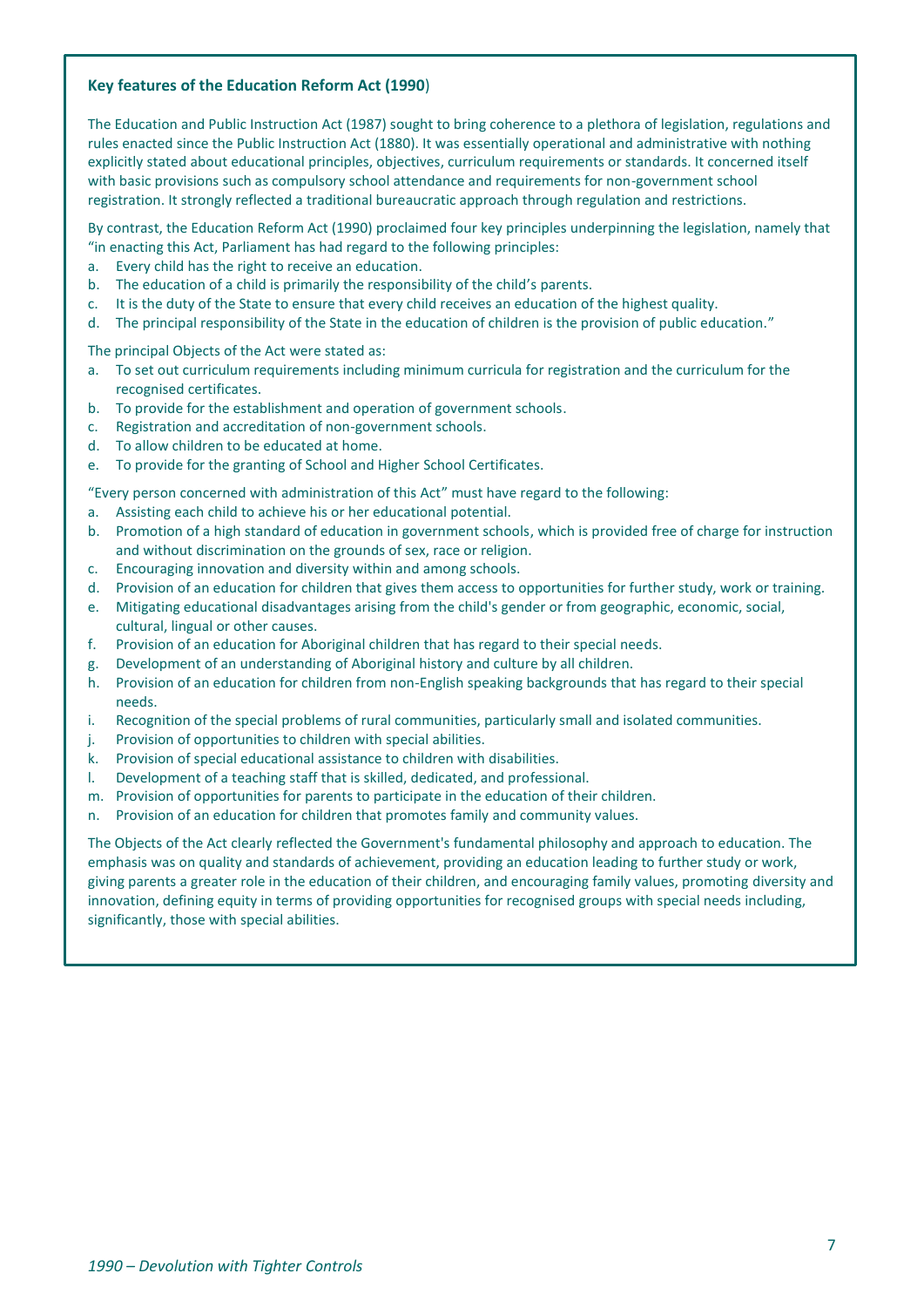#### **Teacher morale in secondary schools**

#### **Background**

During late 1988, 1989 and early 1990 statements by teachers and the NSW Teachers Federation increasingly cited teacher morale as being low. In May 1990 the Director-General convened a meeting with the SPC on this question of teacher morale. Participants included the DG (chair), six DoE senior officers, Mary Armstrong (SPC President) and ten Regional secondary principal council representatives. Ken Newton (Camden HS) prepared points for discussion at the meeting.

#### **Assessment of the present state of teacher morale**

Those principals present at the meeting identified the signs of low morale they saw in their schools and said that they felt that teacher disillusionment with the Teachers Federation, Department and Government was having an adverse effect on students. They also said that teachers felt that the newly-imposed changes were destroying the system, not improving it. Teachers resented the 'telling them what to do' approach by central agencies, the negative criticism of them in the press, and change being imposed with a perception that they and the system had failed. An increase in resignations, leave applications and absences was being seen in schools across the State.

#### **Discussion of factors contributing to morale issues**

These included concerns that the Federation's journal 'Education' was always negative; teachers were experiencing 'overload syndrome'; teachers were disillusioned with the salary negotiations and 'poor pay' which had resulted in them falling behind other comparable professions; and a widespread lack of faith by teachers in the promotions and interview system and transfer rights.

#### **Possible solutions considered for some of the issues raised**

These included the need for positive comments by the Minister and senior officers to show they appreciated and had confidence in teacher and student achievement; a moratorium on change; and the improvement of physical working conditions and school image.

The SPC's 'Teacher Morale Discussion Paper' put forward principals' ideas as follows:

- Provide substantial pay rises without trade-offs, i.e. why 11% for politicians without trade-offs?
- Increase teacher prospects of promotion, e.g. introduce 'advanced skills teachers'.
- Provide incentives for teachers to accept appointments to unpopular areas, merit rewards etc.
- Do not announce more 'Centres of Excellence' and allow the present ones to "quietly fade away".
- Ensure that promotion is on genuine merit and that there is no hidden agenda.
- Ensure Cluster Directors concentrate on sincere and genuine feedback to schools.

At Annual State Conference in June issues of image and morale were addressed by many speakers:

- "It is my belief that we need a newspaper here in NSW along the lines of those produced in Victoria and Western Australia to help keep our teachers in touch with the process of change, the reasons for reform and the simple truth." Minister Metherell
- "If ever there was a time when the teaching profession needed powerful and positive perceptions and images, both of itself by its own members and by the public, it is now." DG Fenton Sharpe
- "Principals are caught between the positive of a more professionally satisfying management role and the negative of trying to inspire an enthusiasm for the new model of 'school empowerment' with staff who are almost too demoralised to wish to hear about, let alone build this new model." Dr Jan Milburn
- "To change our public image will require time, a positive self-concept, planning and professional advice, a comprehensive look at the whole concept of professionalism: entry, training, working conditions, salary, code of ethics etc. Above all, the level of public awareness of the importance of teachers' work must be raised." Dr E. Barrington Thomas.
- "Principals will require leadership and management support from Cluster Directors to enable them to obtain the necessary positive involvement in the design and implementation of school renewal strategies … obtaining genuine support in the current political and industrial climate will not be easy." J. Heymann (Hunter Region)

\* Footnote: There were many ideas, but not many solutions!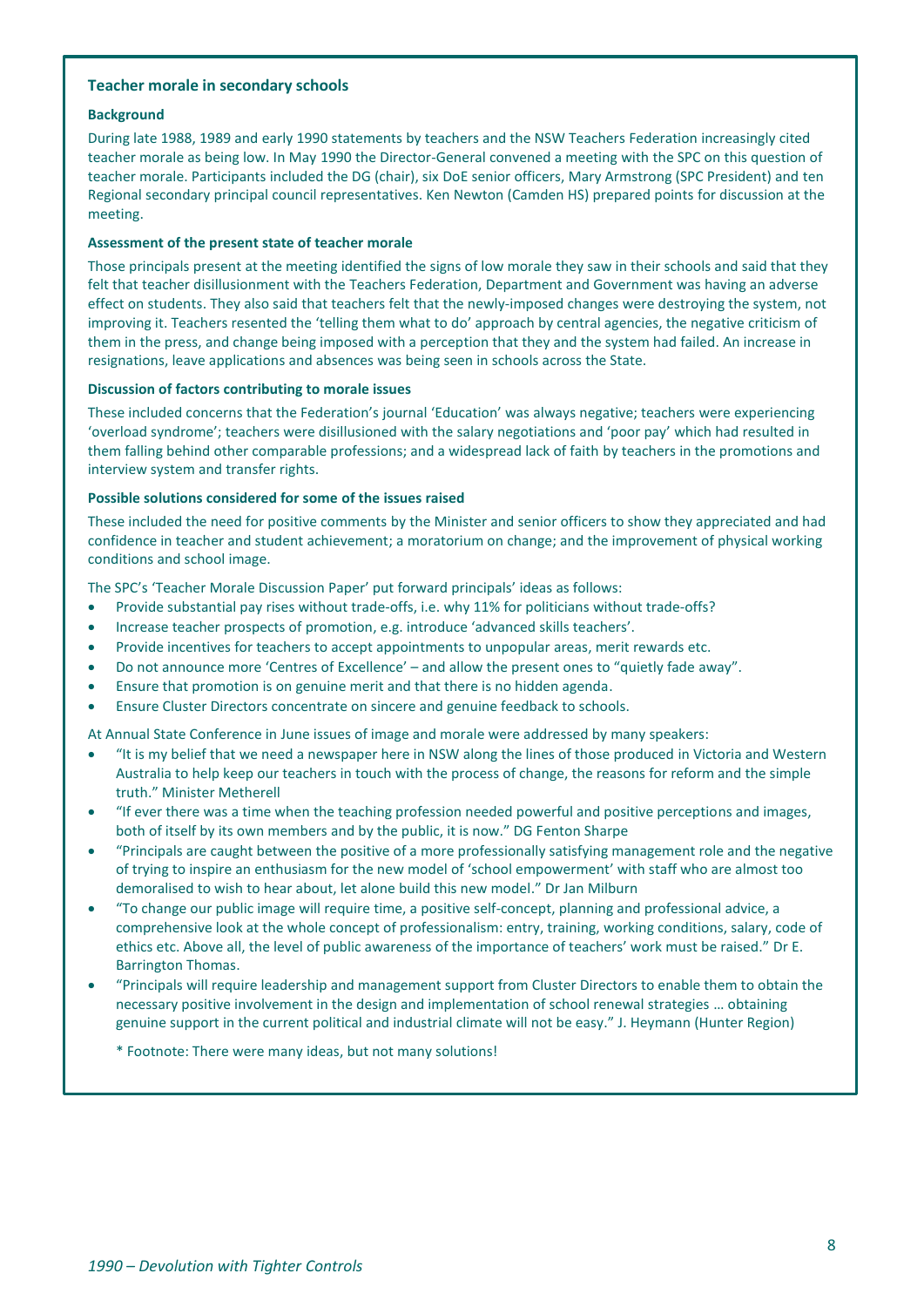#### **Extracts from SPC President Mary Armstrong's report to Council's Management Committee, April 1990**

What a year it has been so far! The breadth and depth of Council involvement shows we are gaining increased recognition as an organisation vital to the progress and development of secondary education in government schools, at a professional and managerial level.

The Scott and Carrick Reports, the 'Excellence and Equity' curriculum paper and the Education Reform Bill all forecast sweeping change in schools. We responded to all four – and now are charged with their implementation. It is ironic that the process of devolution in school management will be accompanied by far tighter controls over curriculum.

The success of these initiatives rests finally with principals – our commitment, expertise and sheer hard work and we must examine both the changing role of principals and of our Council.

- The Role of the Principal In a 'self-managing' school the Principal is responsible for educational leadership, human resource supervision and business management.
- The Role of Principals' Councils must change with that of the Principal. Devolution applies and our State Council is becoming both a clearing house and a negotiating body – on State-wide issues. We have begun to establish closer links with the Primary Principals' Council.

How will we transform expectations into reality? We are being asked to manage schools in a totally different atmosphere with the same teachers (or fewer), who have not yet adjusted to the changes and who bitterly resent the removal of established promotion practices, and view with suspicion even the Advanced Skills Teacher classification.

Given all that, however, we are to achieve a transfer to computerised administration; acceptance of merit-based promotion and performance indicators; introduction of a new curriculum format; and increased productivity (if such a term can apply to our profession).

How we do it will depend on teacher morale, their willingness to accept change and by involving teachers in the process of change – together with the Principal's leadership and managerial skills in the operation of their school.

With Schools Renewal the Principal's role will take on new dimensions in the control of human and physical resources, the pursuit of educational achievement and the promotion of the school in the community, plus increased and immediate accountability via School Councils and the Cluster System.

A significant factor will be a Principal's relationship with their Cluster Director. It is imperative the Principal retain leadership and managerial control of their school. We cannot accept accountability without responsibility.

As Regions and Clusters develop their own identities, policies and structures, the Principals' Council will become the one body which can represent us individually and collectively on management and professional issues. It seems inevitable that Council must undergo its own structural and functional change if it is to work effectively in the evolving climate of Schools Renewal.

Principals have often assumed membership of Council as automatic, but this is not so. Principals must belong to Council in both the financial and deliberative sense to give us security within the changed framework.